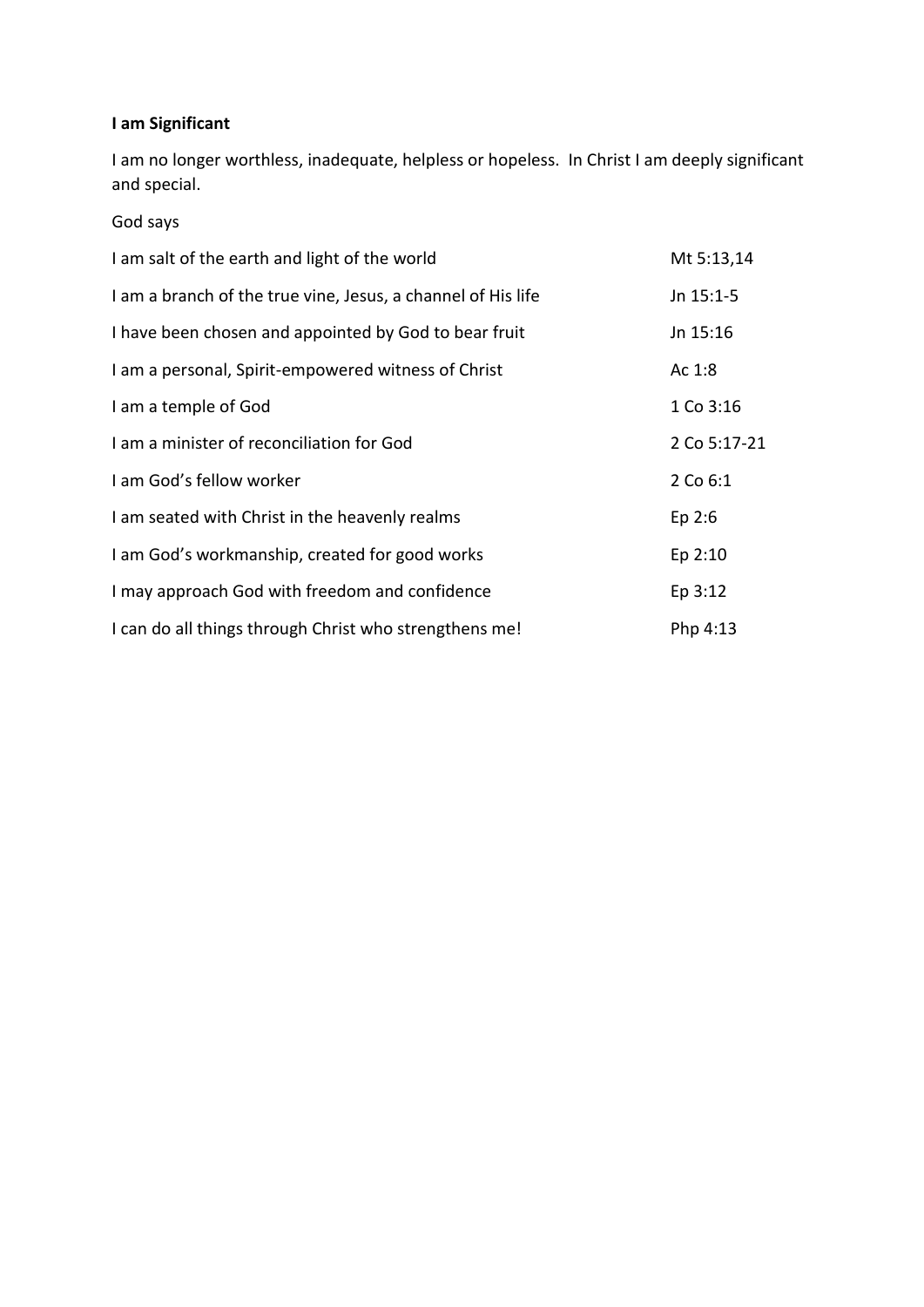## **I am Secure**

I am no longer guilty, unprotected, alone or abandoned. In Christ I am totally secure. God says

| I am free forever from condemnation                                         | Ro 8:1,2     |          |
|-----------------------------------------------------------------------------|--------------|----------|
| I am assured that all things work together for good                         | Ro 8:28      |          |
| I am free from any condemning charges against me                            | Ro 8:31-34   |          |
| I cannot be separated from the love of God                                  | Ro 8:35-39   |          |
| I have been established, anointed and sealed by God                         | 2 Co 1:21,22 |          |
| I am confident that the good work God has begun in me will be perfected.    |              | Php 1:6  |
| I am a citizen of heaven                                                    | Php 3:20     |          |
| I am hidden with Christ in God                                              | Col 3:3      |          |
| I have not been given a spirit of fear but of power, love and a sound mind. |              | 2 Ti 1:7 |
| I can find grace and mercy to help in time of need                          | He 4:16      |          |
| I am born of God and the evil one cannot touch me                           | 1 Jn 5:18    |          |